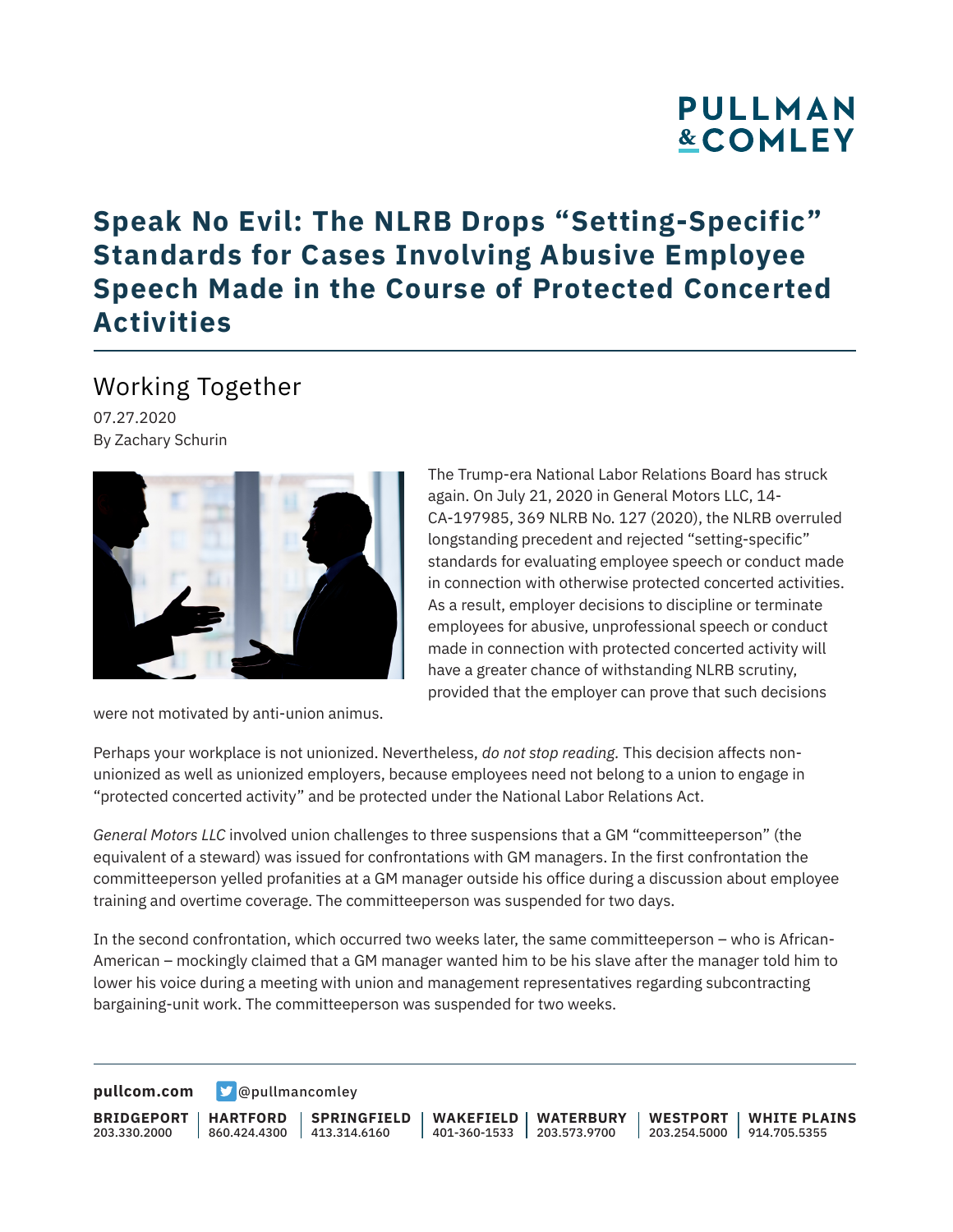# **PULLMAN &COMLEY**

#### Speak No Evil: The NLRB Drops "Setting-Specific" Standards for Cases Involving Abusive Employee Speech Made in the Course of Protected Concerted Activities

Finally, approximately six months later, the same committeeperson was suspended yet again – this time for thirty days – after he told a manager that he was going to "mess [him] up" and then proceeded to play racially charged, sexually explicit music any time the manager spoke during a meeting with several managers and union officers.

The committeeperson filed an unfair labor practice complaint with the NLRB, alleging that his suspensions were issued in violation of Section 7 of the National Labor Relations Act since he was engaged in protected concerted activities during each of the incidents – i.e. conducting union business on behalf of members. Initially, the administrative law judge who heard the case determined that the second and third suspensions did not violate the Act, but that the first did. Specifically, the ALJ found that, when weighed as a whole, the circumstances relating to the first incident required protection under the NLRB's *Atlantic Steel Co.*, 245 NLRB 814 (1979) standard which looks to: (1) the location of the discussion; (2) the subject matter of the discussion; (3) the nature of the employee's outburst; and (4) whether the outburst was provoked by the employer's unfair labor practices. Based on these *Atlantic Steel* factors the ALJ reasoned that the committeeperson's profane outburst outside of the manager's office was protected, since the evidence indicated that it was a spontaneous incident directly related to terms and conditions of employment, that did not disrupt operations on the shop floor.

On appeal, the NLRB effectively overturned *Atlantic Steel* and other "setting-specific" speech cases. According to the Board, past setting-specific decisions "have failed to yield predictable, equitable results [and] [i]n some instances, violations found under these standards have conflicted alarmingly with employers' obligations under federal, state, and local antidiscrimination laws." *General Motors LLC*, at \*1. With respect to this second point, the Board's decision references the fact that setting-specific Board precedent has been in tension with antidiscrimination laws which hold employers liable for their failure to take prompt, corrective action in response to employee speech concerning race, gender or any other protected class status. According to the NLRB, employers should not have to choose between liability for failure to address actions that may create a hostile work environment on one hand, versus committing an unfair labor practice for punishing abusive speech on the other.

In place of *Atlantic Steel*, the *General Motors LLC* decision expressly adopts the well-established *Wright Line* standard for speech in connection with protected concerted activities. Under *Wright Line*, an employer will be found to have committed an unfair labor practice if: (1) it is initially established that the employee was engaged in protected concerted activity; (2) the employer knew of that activity, and; (3) the employer had animus against that activity, which must be proven by a causal relationship between the discipline and the protected activity. If this initial burden is met, the *Wright Line* test then shifts the burden back to the employer to prove it would have taken the same disciplinary action even in the absence of the protected concerted activity.